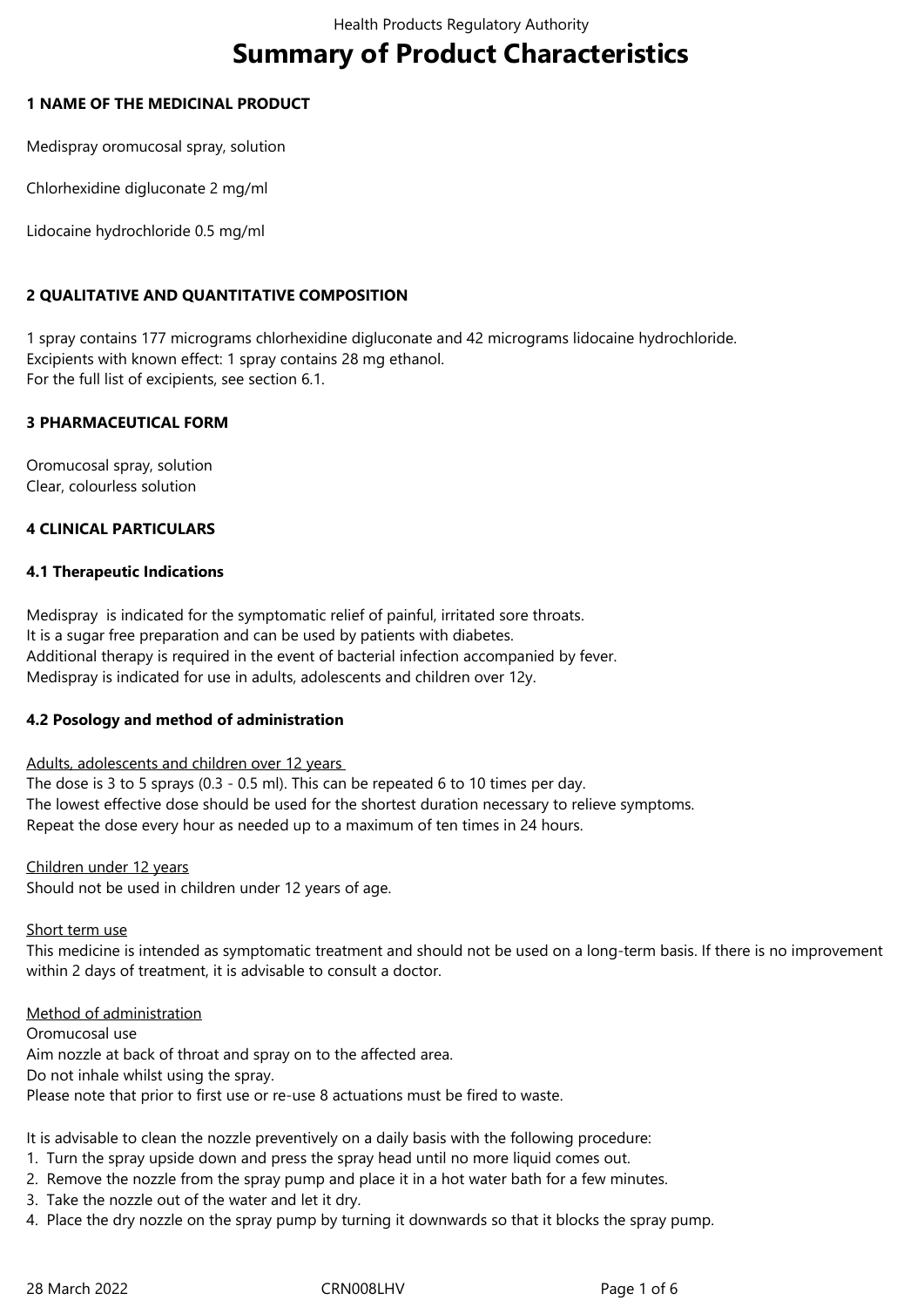# **4.3 Contraindications**

- Hypersensitivity to the active substances or to any of the excipients listed in section 6.1.
- History of possible chlorhexidine-related allergic reactions (see sections 4.4 and 4.8).
- Use in children under 12 years old.

# **4.4 Special warnings and precautions for use**

- Children under 12 years of age should not use this medicine.
- Disinfecting substances do not make sterile; they temporarily reduce the number of micro-organisms at the oral cavity and pharynx.
- Do not exceed the stated dose.
- Treatment with Medilief Throat Spray should be limited to the relief of existing pain and irritation when strictly necessary. It is not intended for prolonged use, either continuously or repeatedly.
- The lowest effective dose should be used for the shortest duration necessary to relieve symptoms.
- Do not inhale whilst using the spray.
- Consult your doctor before use if you have asthma.
- Do not use and consult your doctor if you have difficulty in swallowing.
- Medispray should be used with caution in patients with wounds or traumatised mucosa in the region of the proposed application.
- You must consult a doctor if your sore throat worsens during use, does not improve after 2 days or is accompanied by high fever, headache, nausea or vomiting
- Medispray contains chlorhexidine. Chlorhexidine is known to very rarely induce hypersensitivity, including generalised allergic reactions and anaphylactic shock.
- Medispray should not be administered to anyone with a potential history of allergic reaction to chlorhexidine-containing compound (see sections 4.3 and 4.8).
- This medicine contains 139 mg of alcohol (ethanol) in each dose (5 sprays of 0.425 ml) which is equivalent to 41.6% (v/v). The amount in each dose (5 sprays) of this medicine is equivalent to 3.5 ml of beer or 1.5 ml of wine. The small amount of alcohol in this medicine will not have any noticeable effects.
- Avoid contact with eyes and ears. If the spray inadvertently comes into contact with the eyes, then immediately rinse them thoroughly with water.
- Excessive doses (more than 1 bottle a day) can cause a small risk of loss of sensitivity of the glottis area. This can cause a diminished control on the swallowing reflex and food aspiration in the airways can occur.
- Medispray should be used with caution in patients who have a history of or are suspected to have methaemoglobinaemia.
- Lidocaine should also be used with caution in patients with severe shock or heart block.
- Medispray contains less than 1 mmol sodium (23 mg) per dose unit, that means that it is essentially 'sodium-free'.
- Keep all medicines out of the reach of children.

# **4.5 Interaction with other medicinal products and other forms of interactions**

Chlorhexidine is not known to interact with other drugs.

Whilst a number of interactions are theoretically possible with lidocaine these drug interactions are not likely to be clinically relevant to the use of Medispray which is administered topically.Lidocaine is known to inhibit drug metabolism by CYP1A2. A reduced rate of lidocaine metabolism may result from an inhibition of CYP3A4.

# **4.6 Fertility, pregnancy and lactation**

# Pregnancy

There is inadequate evidence of the safety of lidocaine and chlorhexidine in human pregnancy.

Pregnant women must take into account that Medispray contains 41.6 vol % alcohol.

This medicine is intended for local treatment. No effects during pregnancy are anticipated, since systemic exposure to the active substance is negligible at therapeutic dose levels, however Medispray should only be used in pregnancy under the direction of a physician.

# Breast-feeding

Women who are breast-feeding must take into account that Medispray contains 41.6 vol % alcohol. This medicine is intended for local treatment. No effects on the breastfed newborn/infant are anticipated since the systemic exposure of the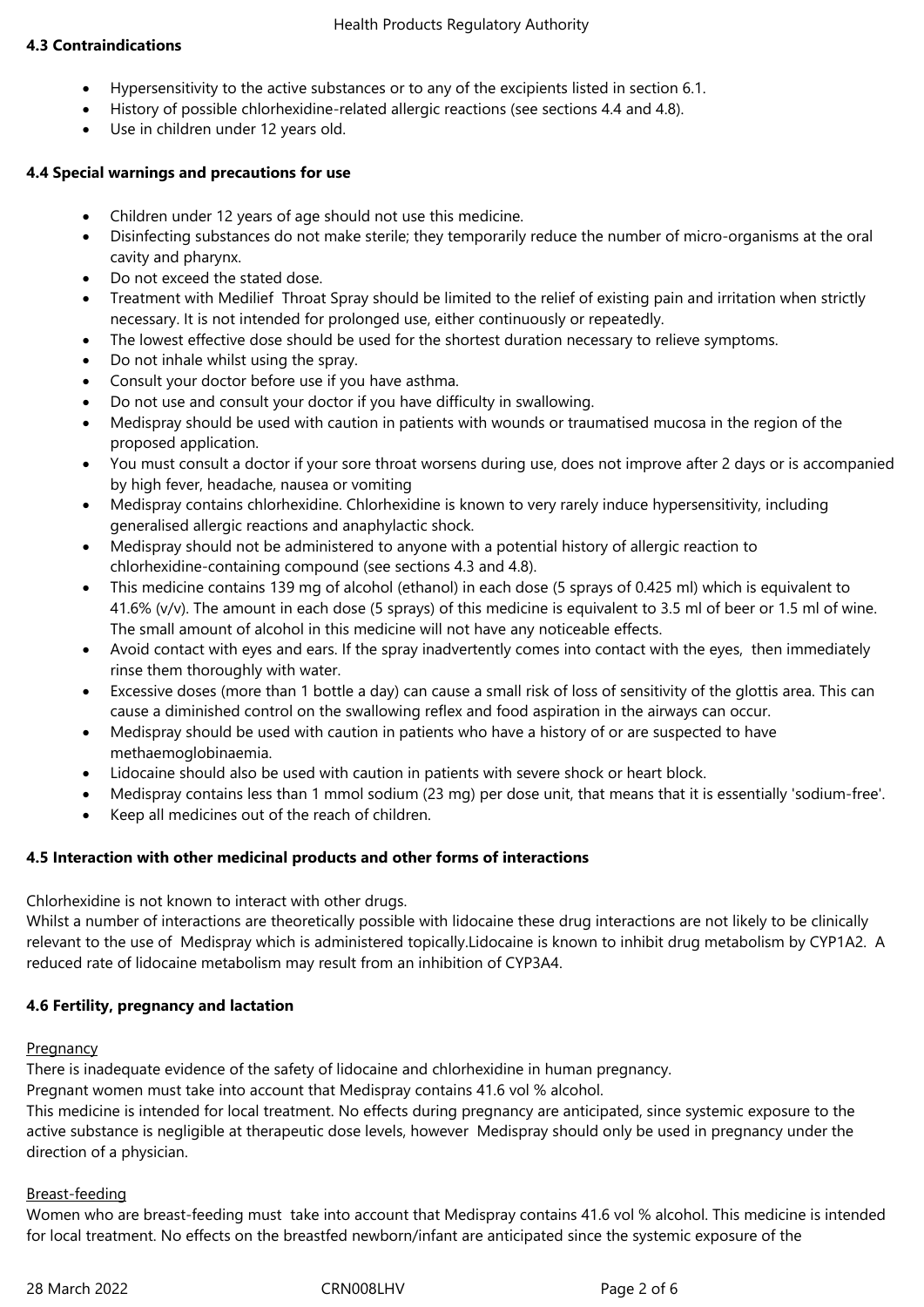# **Fertility**

There are no relevant data on fertility available.

# **4.7 Effects on ability to drive and use machines**

The use of Medispray has no influence on the ability to drive and use machines.

# **4.8 Undesirable effects**

Classification of undesirable effects is made according to the MedDRA-system organ classes and frequency convention. Very common ( $\geq 1/10$ ) Common (≥ 1/100 to <1/10) Uncommon (≥ 1/1,000 to <1/100) Rare (≥ 1/10,000 to <1/1,000) Very rare (< 1/10,000) Not known (the frequency cannot be estimated from the available data).

| System organ class                                   | <b>Frequency</b> | <b>Undesirable effects</b>                                                                                                                                                                                                                                                                                                                                                                      |
|------------------------------------------------------|------------------|-------------------------------------------------------------------------------------------------------------------------------------------------------------------------------------------------------------------------------------------------------------------------------------------------------------------------------------------------------------------------------------------------|
| Immune system disorders                              | Rare             | Hypersensitivity including anaphylactic shock have been<br>reported following the topical use of chlorhexidine.<br>Hypersensitivity reactions to lidocaine hydrochloride<br>following local injection have presented as localised<br>oedema with slight difficulty in breathing or as a<br>generalised rash.<br>Local anaesthetic preparations have been associated with<br>allergic reactions. |
| Skin and subcutaneous tissue disorders               | Not known        | Skin hypersensitivity to chlorhexidine has been reported.<br>Allergic skin reactions such as dermatitis, pruritus,<br>erythema, eczema, rash, urticaria, skin irritation, and<br>blisters.                                                                                                                                                                                                      |
| General disorders and administration site conditions | Not known        | Taste disorders.<br>A burning feeling on the tongue and occasional parotid<br>gland swelling.<br>Prolonged and continuous use of chlorhexidine can cause<br>brown-discoloration of the teeth and tonque. However,<br>this brown-discoloration is removable.                                                                                                                                     |

# Reporting of suspected adverse reactions

Reporting suspected adverse reactions after authorisation of the medicinal product is important. It allows continued monitoring of the benefit/risk balance of the medicinal product. Healthcare professionals are asked to report any suspected adverse reactions via:

HPRA Pharmacovigilance

Website: www.hpra.ie

#### **4.9 Overdose**

Althoug[h this medicin](http://www.hpra.ie/)e contains only a fraction of the toxic dose and although the foreseen use of this composed medicine is limited to local use, the possibility of an overdose by mistake or carelessness should be taken into account, especially in children.

Chlorhexidine is resorbed in very little amounts from the gastrointestinal tract. Lidocaine is absorbed more quickly, and its bioavailability is 35 per cent. When excessive doses are used, difficulty when swallowing and an increased risk of aspiration can occur.

Excessively high blood concentrations of lidocaine may produce CNS and/or cardiovascular effects. Early CNS effects may consist of nervousness, dizziness, tinnitus, nystagmus, restlessness, excitation, paraesthesia, blurred vision, nausea, vomiting, and tremors which may progress to medullary depression and tonic and clonic convulsions. Cardiovascular reactions are depressant and may be characterised by hypotension, myocardial depression, bradycardia and possibly cardiac arrest.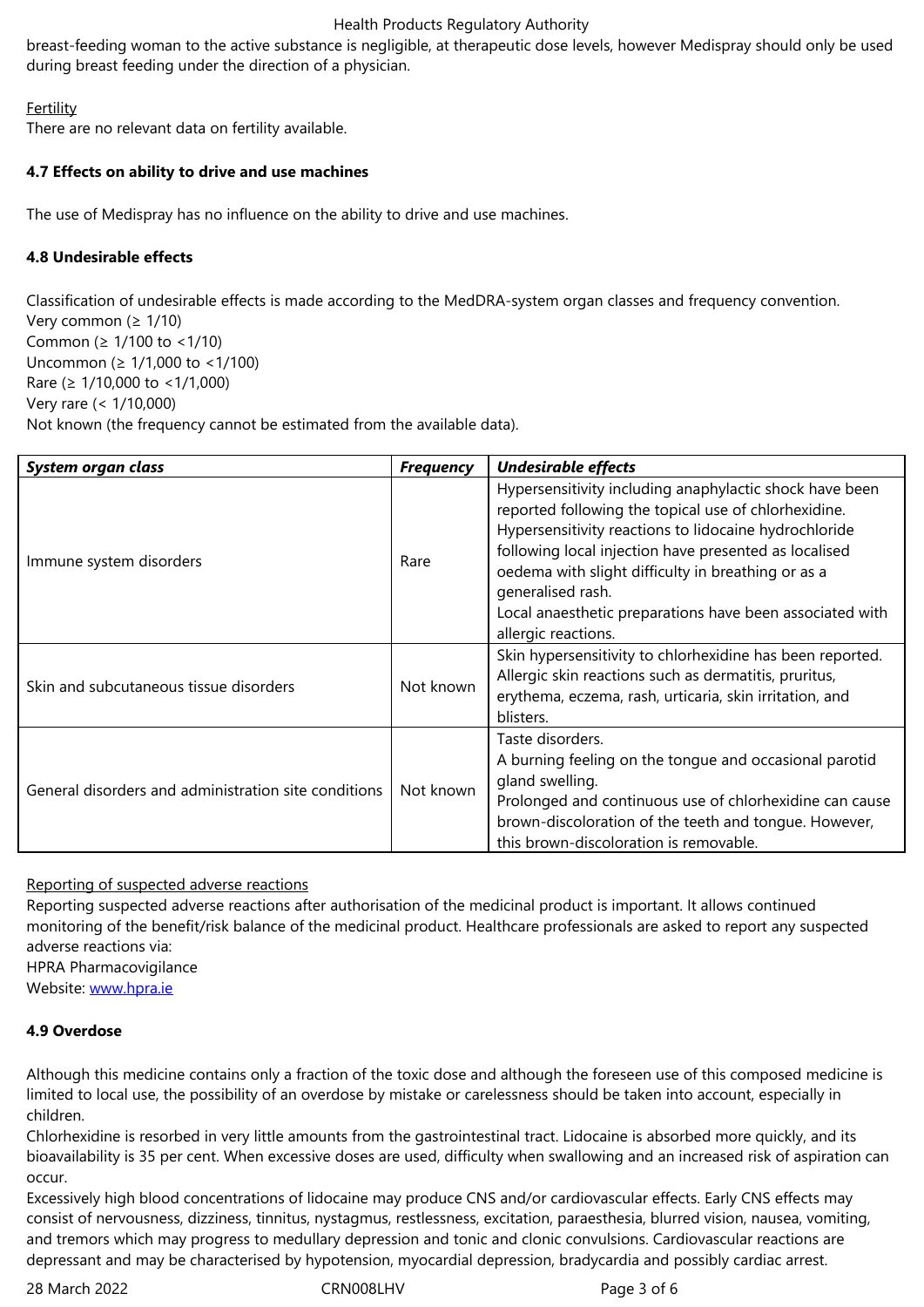Although the bioavailability of lidocaine is low it may be sufficient to result in significant toxicity when swallowed. CNS toxicity, seizures and death have been reported following the ingestion of topical preparations. However, in the case of Medispray more than one litre would have to be swallowed to be equivalent to the ingestion of sufficient lidocaine (0.5 g or more) to cause significant toxicity.

Systemic toxicity from chlorhexidine is rare. The main consequence of ingestion is mucosal irritation.

Very rarely, methaemoglobinaemia may occur with excessive exposure to some local anaesthetics. This is much more commonly seen with benzocaine and prilocaine than with lidocaine. Risk is increased in patients with hereditary methaemoglobinaemia and when used with other oxidising agents.

Treatment of lidocaine overdosage consists of ensuring adequate ventilation and arresting convulsions. Ventilation should be maintained with oxygen by assisted or controlled respiration as required.

Convulsions may be treated with thiopentone, diazepam or succinylcholine. As succinylcholine will arrest respiration it should only be used if the clinician has the ability to perform endotracheal intubation and to manage a totally paralysed patient. If ventricular fibrillation or cardiac arrest occurs, effective cardiovascular resuscitation must be instituted. Adrenaline in repeated doses and sodium bicarbonate should be given as rapidly as possible.

## **5 PHARMACOLOGICAL PROPERTIES**

## **5.1 Pharmacodynamic properties**

Pharmacotherapeutic group: throat preparations, ATC code: R02AA05

*Lidocaine hydrochloride* is a local peripheral anaesthetic of the amide group, which has a superficial analgesic effect. Lidocaine as a local anaesthetic has the same mechanism of action as other medicines from this group in that it prevents generation and conduction of nerve impulses in sensoric, motoric and autonomous nerves. It primarily affects the cell membrane where it blocks the ion channels and thereby reduces the permeability of sodium ions. Due to the progressive propagation of the anaesthetic effect in the nerve, the electric stimulation threshold is increased, impulse conduction is slowed down and the propagation of the action potential is contracted. Finally, the conductivity is interrupted completely. In principle, local anaesthetics block autonomous nerve fibres, small non-myelinated (sensation of pain) and small myelinated (sensation of pain and temperature), more quickly than large myelinated fibres (sensation of touch and pressure).

On a molecular level, lidocaine specifically blocks sodium ion channels in the inactive state, thereby preventing the formation of an action potential. This mechanism prevents the conduction of stimuli when lidocaine is used locally in the vicinity of nerves.Chlorhexidine is a bisbiguanide cationic antiseptic. It is effective against Gram-positive (e.g. *Micrococcus* sp., *Staphylococcus* sp., *Streptococcus* sp., *Bacillus* sp*.*) and to a lesser extent against Gram-negative bacteria, especially in the vegetative form (it is not effective against spores at normal temperature). It also has an antimycotic effect on dermatophytes and fungi. It quickly inactivates the infectiousness of certain lipophilic viruses (influenza virus, herpes virus, HIV). In smaller concentrations, it has a bacteriostatic effect, while in larger concentrations, it functions as a bactericide. The chlorhexidine molecule has a strong positive charge, and therefore adsorbs to the negatively charged areas on the cell surface. The adsorption is specific and takes place in special parts of the bacterial cell wall containing phosphates. This damages the cell membrane, increasing permeability.

It is also adsorbed onto the surfaces of the teeth, plaque or the oral mucosa, thereby persisting in the oral cavity. The effectiveness of antiseptics and disinfectants depends on the concentration, temperature and exposure time.

#### **5.2 Pharmacokinetic properties**

Small amounts may enter the digestive system if some of the Medispray solution or saliva is swallowed.

#### **Chlorhexidine**

#### *Absorption*

In oral or topical use, absorption of chlorhexidine is insignificant.

In topical use on intact skin, chlorhexidine is adsorbed on the outside layers of the skin, providing long-term antimicrobial effect. After rinsing the oral cavity, approximately 30% of chlorhexidine is retained, which is then slowly released into the saliva. In view of the insignificant bioavailability of chlorhexidine after oral or topical administration, the following elements are just for information: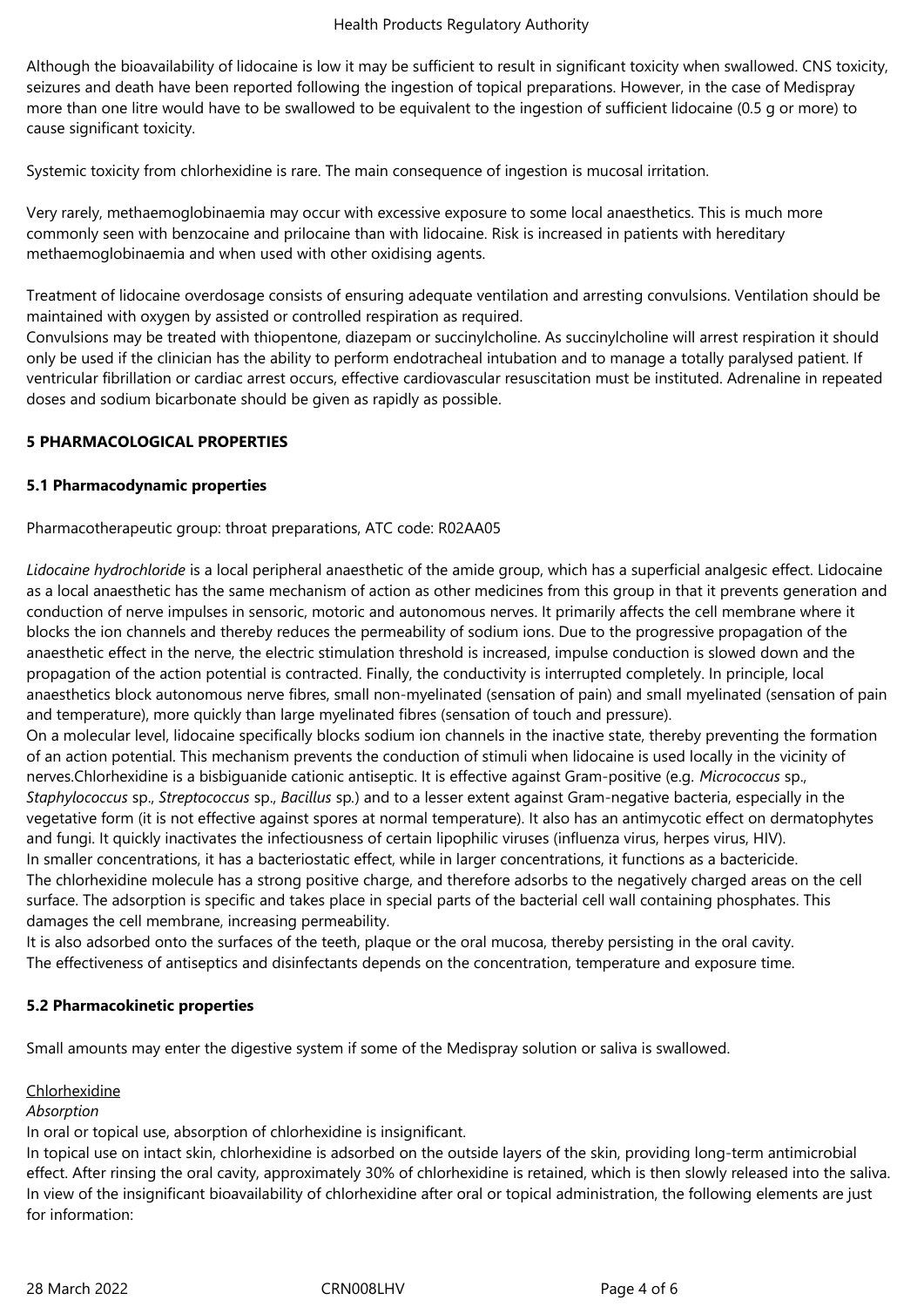## *Distribution*

Chlorhexidine tightly binds to saliva proteins. It was shown that chlorhexidine is stable in the oral cavity for at least 9 h and high concentrations of the drug (2 μg/ml total) are still present in saliva even after 8 h from mouth rinsing.

## *Biotransformation*

Chlorhexidine is not accumulated in the body and is only minimally metabolised.

## *Elimination*

In a case of ingestion of a massive dose (300 mg) of chlorhexidine gluconate, approximately 90 % was excreted in faeces via biliary routes and less than 1 % was eliminated into urine.

## **Lidocaine**

#### *Absorption*

Lidocaine absorption varies, depending on the site and the method of use. It is quickly resorbed from the digestive organs, mucous membranes and through damaged skin. In healthy adults, no detectable plasma lidocaine levels were noted after use of a 2 % mouth rinse. Children and immune impaired adults do resorb lidocaine from the oral mucosa into the plasma. The levels were approximately 0.2 micrograms/ml but the toxic plasma concentration is 5 micrograms/ml. The anaesthetic effect is limited to the surface and does not extend to the submucosal structures.

#### *Distribution*

Lidocaine is distributed well in the tissues (kidneys, lungs, liver, heart, skeletal muscle and adipose tissue). Lidocaine passes through the blood-brain barrier and placenta and into mother's milk.

#### *Biotransformation*

It is metabolised during the first pass through the liver and the bioavailability is about 35 % after oral administration. 90 % is deethylated in the liver to monoethylglycinexylide and glycinexylide. Both primary metabolites are pharmacologically active. Further cleavage of the amide bonds forms the metabolites xylidine and 4-hydroxyxylidine.

## *Elimination*

Lidocaine is eliminated in the form of metabolites through the kidneys. Approximately 10% is eliminated unchanged. The biological half life of lidocaine is one and a half to two hours in adults. The biological half life of the primary metabolites is two to ten hours.

#### **5.3 Preclinical safety data**

No data available.

# **6 PHARMACEUTICAL PARTICULARS**

#### **6.1 List of excipients**

| Ethanol                 |
|-------------------------|
| Glycerol                |
| Levomenthol             |
| Cineole                 |
| Saccharin sodium        |
| Citric acid monohydrate |
| Purified water          |

#### **6.2 Incompatibilities**

Not applicable.

# **6.3 Shelf life**

36 months. After first opening: 3 months.